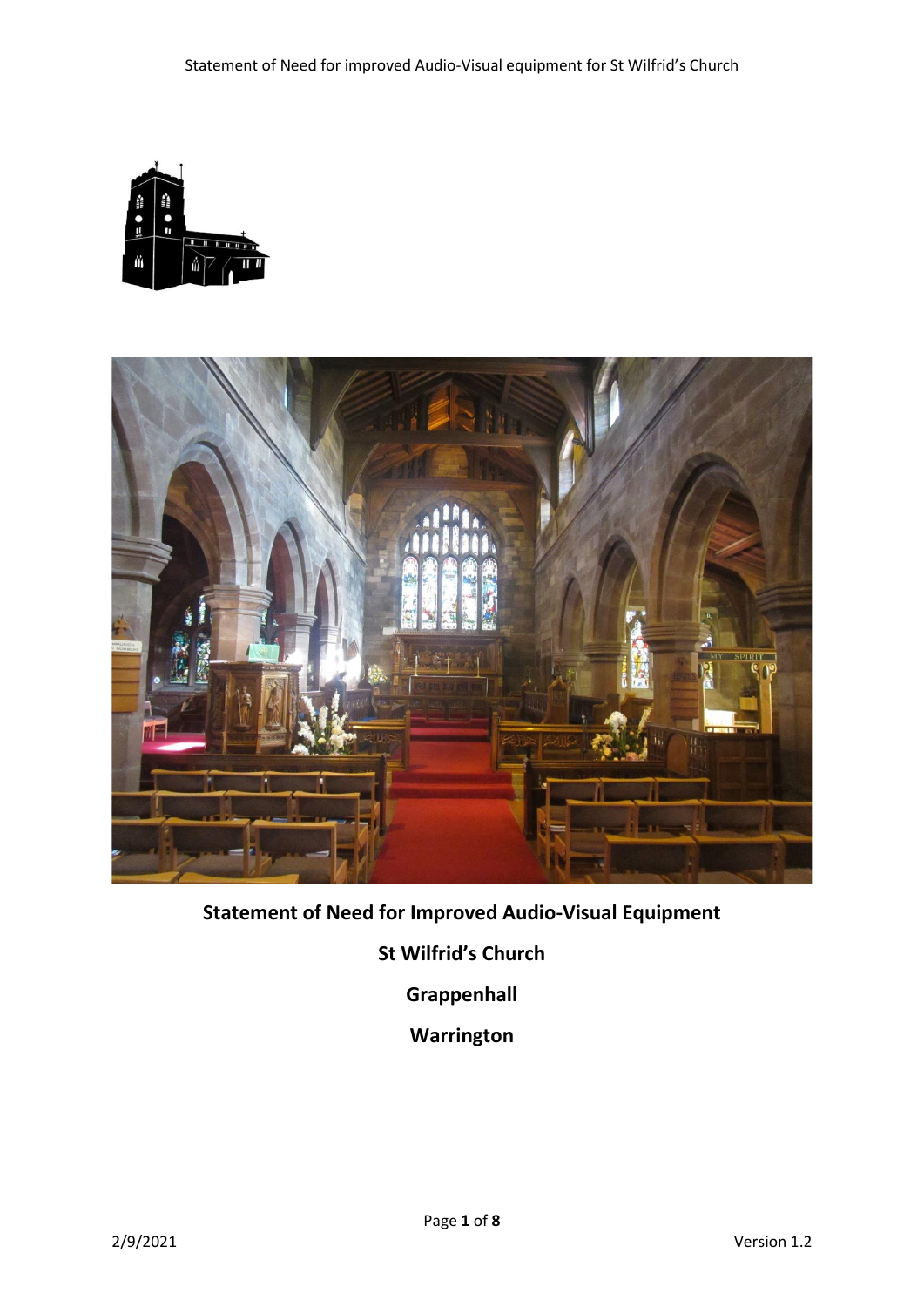# **1 General Information**

## **a) Population**

At the 2011 census the Civil Parish of Grappenhall and Thelwall numbered 9,687 people<sup>1</sup>. Grappenhall is a suburban Parish, with some rural areas, on the southern edge of the growing town of Warrington.

# **b) Normal Regular Service Pattern at St Wilfrid's prior to March 2020**

**Sundays:** 8am Holy Communion, 8am- Morning Prayer (once a month) 10am Family Communion, 10am Family praise (one a month) 12pm twice monthly Baptism service (usually 3 children being baptised with an average attendance of 126 including 26 children) 5pm Monthly Evening Communion

### **Weekday** services:

Mondays - Morning prayer, Wednesdays - Midweek Communion, Alternate Wednesdays - Preschool Praise twice monthly (average 24 children with 20 parents/grandparents/carers); 71 families and 98 children on the preschool register in July 2017, an increase of 7% on 2016. In partnership with local Nursing/Care Homes we have introduced regular services for people who are quite frail and find it difficult to attend the 10am services on Wednesdays. It is on 11.30 am (first Thursday in the month) Holy Communion followed by lunch.

**12+ times a year** school services (60+ children, 5 staff and 50+ parents/grandparents/carers) At Harvest, Christmas, Easter and the end of the School year - Key Stage School Worship which will see all 400 children + staff and parents in church over the course of a week.

Baptisms 61, Weddings 17, Funerals- 39

### **c) Current Constraints**

The Covid Emergency and the restrictions on the number of people who can attend services has prompted St Wilfrid's to use portable camera and recording equipment to stream services from its website and Facebook to a wider congregation including Grappenhall residents in care/residential homes throughout the Parish. The number of regular services has been much reduced to just 1 service in Church on Sundays and a streamed morning prayer on Wednesdays. Hymnals and prayer books have been removed in order to reduce the risk of infection transmission.

### **d) Electoral Roll**

265 in July 2021. During 2020/1 there have been significant numbers of deaths and movements out of the Parish to live nearer relatives. We have also welcomed new parishioners, some of whom made initial contact using our online presence. Overall there has been a net increase of 11 people on the electoral roll since March 2020.

#### **e) Financial Situation**

The reduction in services and the halt to fund raising activities involving large community gatherings has reduced our routine income, compared with 2019, by 25% although it is most encouraging to see that the income from planned giving has been sustained. Savings of 21% in running costs have been made, and the PCC have authorised a transfer from reserves to cover the predicted shortfall of £21,352 over the year. There have been no major maintenance issues and the Quinquennial Review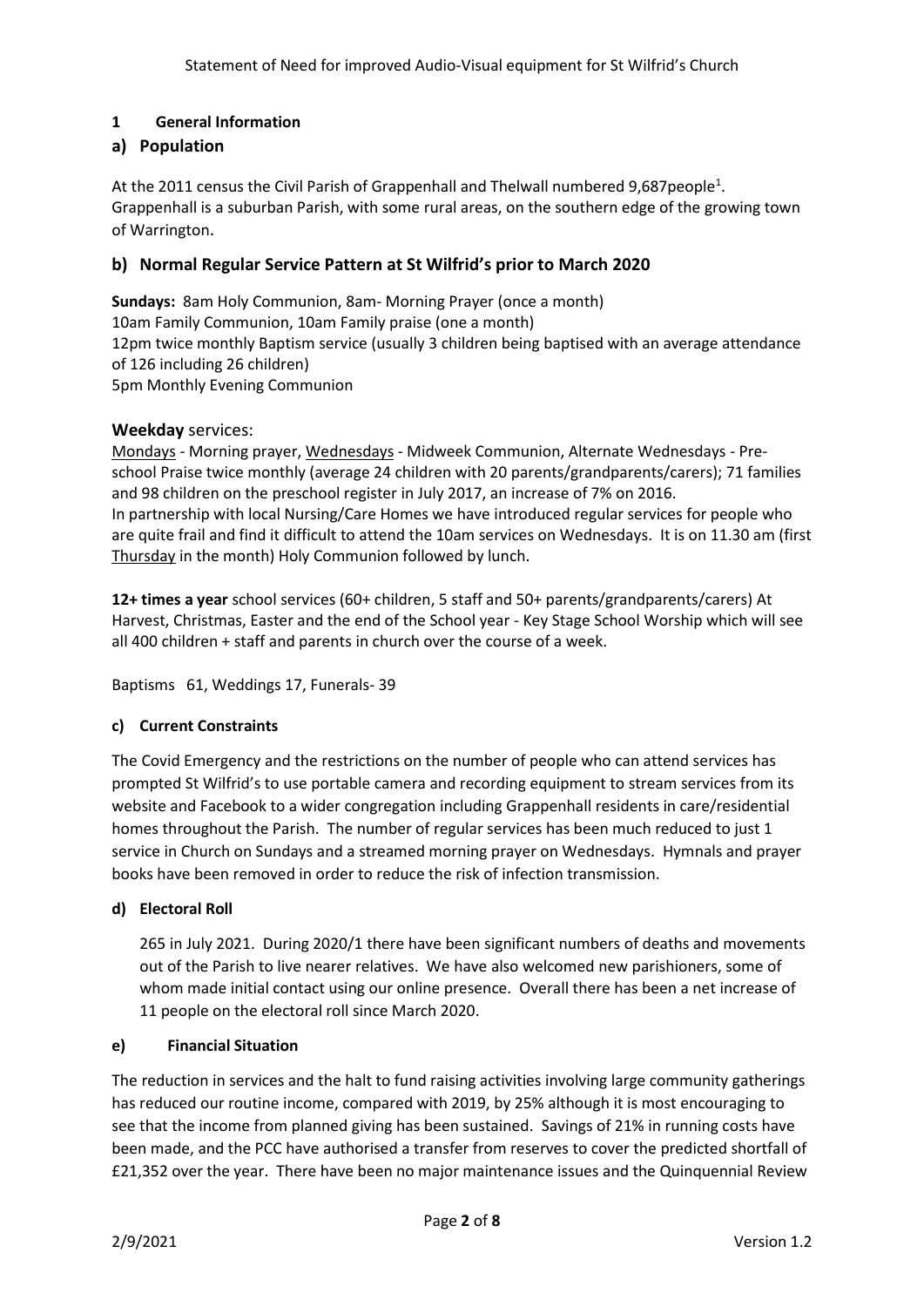in January 2020 had no unexpected findings. Significant support has been provided by DCMS which has enabled St Wilfrid's to progress reinstatement of activities, notably baptisms, weddings and offering support to the community at large. The Parish Centre was used as a Covid testing centre and a new before/after school club will start this September to benefit the Church School and other families in the area and provide a regular income stream.

# **2. The Need**

In addition to improvements to the audio quality, we have now installed 4 fixed screens on the stone pillars on both sides of the church to provide worshippers with the opportunity to read liturgy and sing hymns and so participate confidently in the service. The congregation can see the text of Bible readings, so they can reflect further on the Word. The screens are also being used to show pictures and short videos to illustrate the life of a person who is being commemorated at a funeral. For other expressions of Worship, pictures and short films are used to engage the interest and inspire worshippers. For national events, like the service from the Cenotaph on Remembrance Sunday, the screens will be used to enable the people of St Wilfrid's to join with people across the country so that their local service can be integrated into the national act of worship. The screens are linked to the screen in the newly completed Annexe so that for larger services worship can be linked between the two areas.

However, it has become clear that there are three major practical problems with the current arrangements.

- 1. Anyone sitting in the chancel is unable to see a screen. When leading the service, the Rector cannot see the images on the screens that are located within the nave from her location in the chancel when she is at the altar. At present, services are conducted from a nave altar placed at the chancel steps, near the screen which faces the south aisle.
- 2. The choir and anyone in the Lady Chapel or sitting in the north Transcept cannot see the nave screens. So, at present, the Choir is singing from the west end of the nave and the seats in the Lady Chapel and North Transcept are not used.

It is also important that the experience of worship is the same for everyone and that choir and people sitting on seats that are forward of the nave can participate fully in services. We would like to have our Choir back into the choir stalls.

**3.** Moving the AV controls out of the Baptistry and into the new console situated at the Northwest of the church has proved a great success. However, the receivers for the microphones are picking up interference from the other electrical equipment which is affecting sound quality both in church and on the livestream. We have been advised that moving them to a higher position would solve this problem. We experimented by re-siting the receivers on the top of the now defunct freestanding cupboard that used to house the equipment and the problem has been solved.

### **4. Proposal**

# **a. Equipment**

Our proposal are to install:

- 2 x 43 inch diagonal, 8cm thick screens that can be seen by both the priest and the choir, with carefully concealed electrical sockets and wiring as required.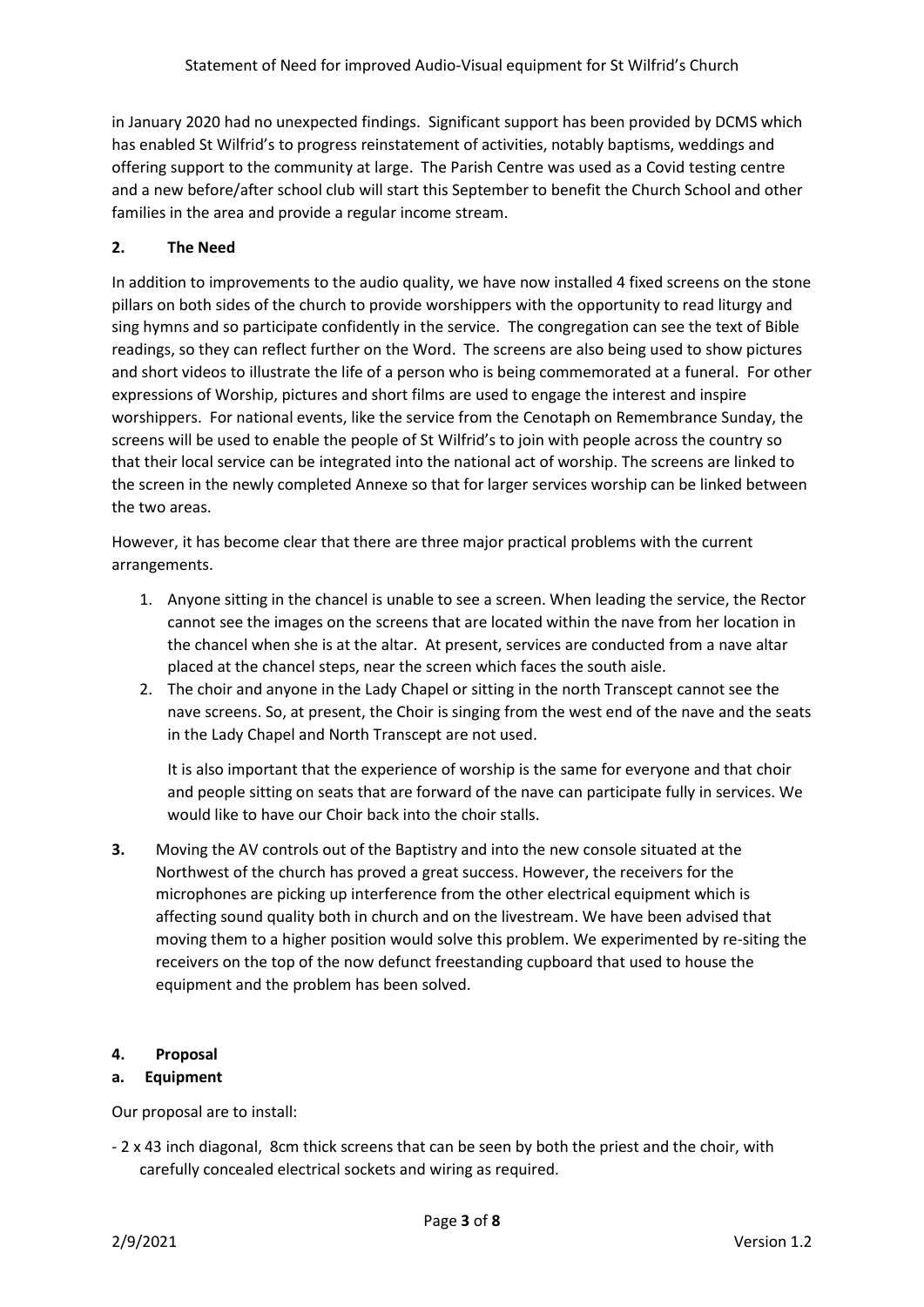Our proposal is to attach these screens to the masonry behind the choirstalls, in the same manner as was done for the much larger screens in the nave. These screens would be aligned with the nave so that only the 8cm (3.14 inch) wide side of the screen would face the congregation.

- a small wooden shelf about 40cm long and about 20cm deep on the west wall of the north aisle, near the control cabinet. The existing radio microphone equipment will be moved onto this elevated shelf and the electrical and control wiring will be concealed using existing ducting. We have conducted a practical test to check that this separation will cure the electrical interference. The wooden shelf will be dark in colour and attached using screws into the mortar so no holes will be made in the stonework. The radio microphone equipment is quite small and in black cabinets.

#### **b. Impact on the Church Fabric**

Concealed wiring runs and the fitment of screen brackets onto the pillars in the nave have been very successfully planned and executed by our chosen installer in consultation with our church architect, Mark Pearce. The wiring diagram for electrical power and network connection to the control laptop is in the Appendix. (The presence of the solid sandstone pillars makes Wi-Fi not viable in this area.)

The Attachment describes the detail of how the brackets can be attached to the masonry without damaging the stonework, by using 2 steel bars that are fixed using the mortar between the stones.

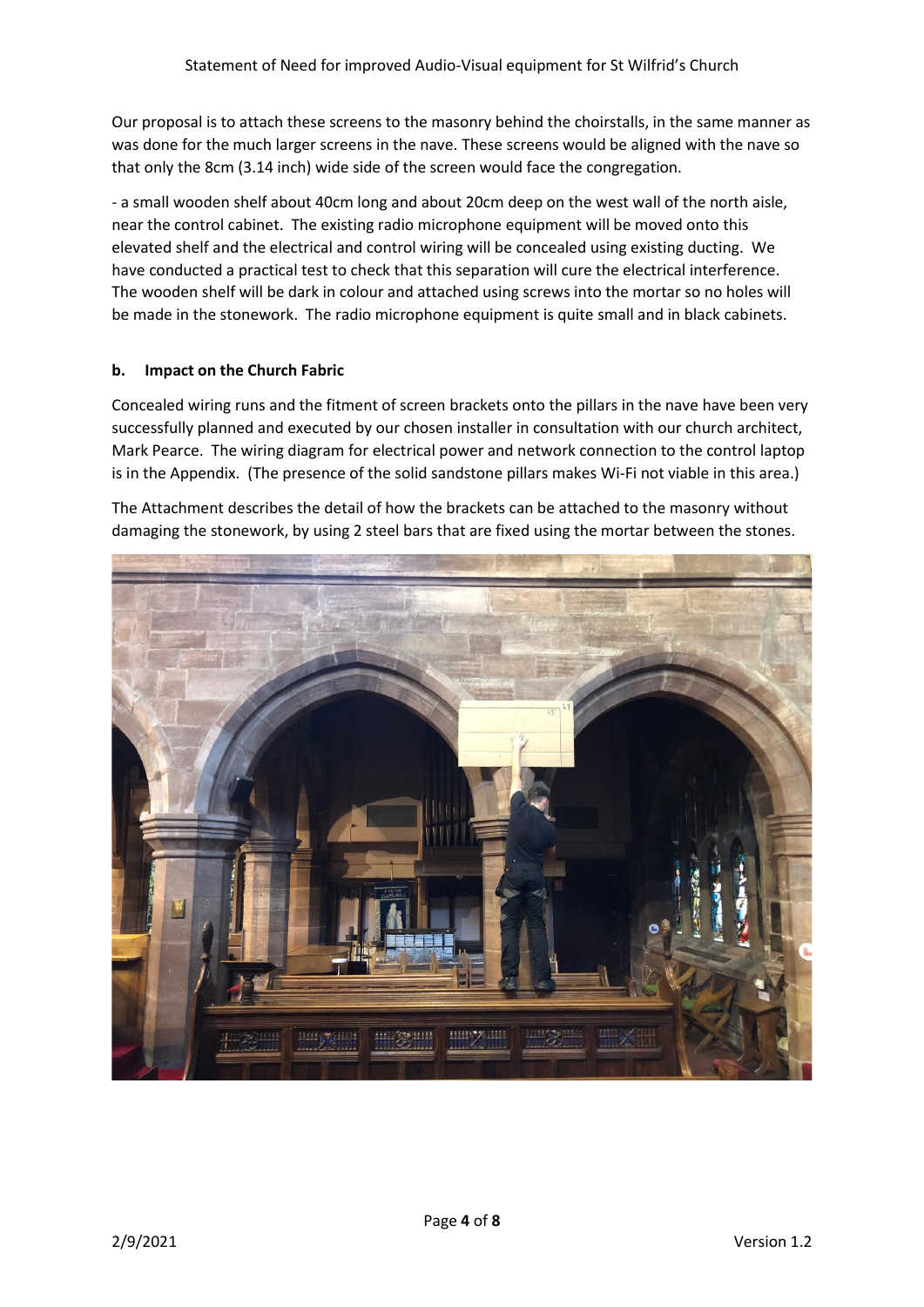### **5. Why we need this improvement and why now**

We have found considerable enthusiasm for returning to attending services in the church building itself. However, we have found recent attendees have mainly been the older members of the congregation. Feedback from parents of young children has been that they have found the online services particularly helpful. They have been concerned that if their children felt restless, they could upset people who are understandably concerned to maintain social distancing.

Children respond very well to visual imagery, so the proposed screens could offer new possibilities for expressions of worship to encourage young people back into church again.

So, whilst we wish to continue with live streaming, we do also want to return to using the whole of the chancel for worship. We recently have installed a PTZ camera that has the magnification to offer close up pictures of worship at the altar, as well as providing long shots along the nave. This capability cannot be used in practise, unless the priest can easily check exactly what is being displayed at any time throughout the service.

#### **6. What is the evidence for the need**

The initial purpose of the displays was, in response to concerns about spreading infection, replace paper documents such as hymnals and service sheets with on-screen displays. As such, we did not think that the choir would require to see the screens. However, we are recognising that the screens provide an opportunity to inform and inspire our worship with visual imagery and short videos.

The response to the installation of the screens has been universally positive with all age groups finding a benefit. Recent comments have included, 'The hymns are so clear and easy to read, much easier than a hymn book', 'The pictures this morning really inspired me', 'I loved seeing scenes of the Holy Land as we sang, it reminded me of the pilgrimage I went on', 'My little boy was fascinated, he was taking part all the way through'.

Recent experience from our online worship has illustrated the value of these visual, and sometimes audio, prompts for reflection. We want to carry forward that learning into our Church services. We therefore need additional screens to enable people in our Choir stalls to experience the same visual sources of information and inspiration as the rest of the congregation.

The Minister must be able to see and influence what is on screen, as she observes how the congregation are responding to what they can see.

Some of our services have attracted over 1000 internet connected participants. Typically, our online services attract about 200 -400 participants and there is clearly a continuing opportunity to reach out to our wider community. Before 2020, our church seating could accommodate 270 people, although we have packed in 400-500 people for popular services such as the Christmas crib service. Our new annexe will allow us to expand the numbers who can attend in church, but we do recognise the value of being able to reach out to the wider community of online participants.

Additionally, as the PCC has recently voted to adopt a sustainability plan for the church with a view to becoming an eco-church, the screens have reduced the need to print service booklets. Prior to Covid service booklets were printed regularly and any change in liturgy required a re-print. Liturgy on screen enables us to refresh liturgy often with no significant environmental impact.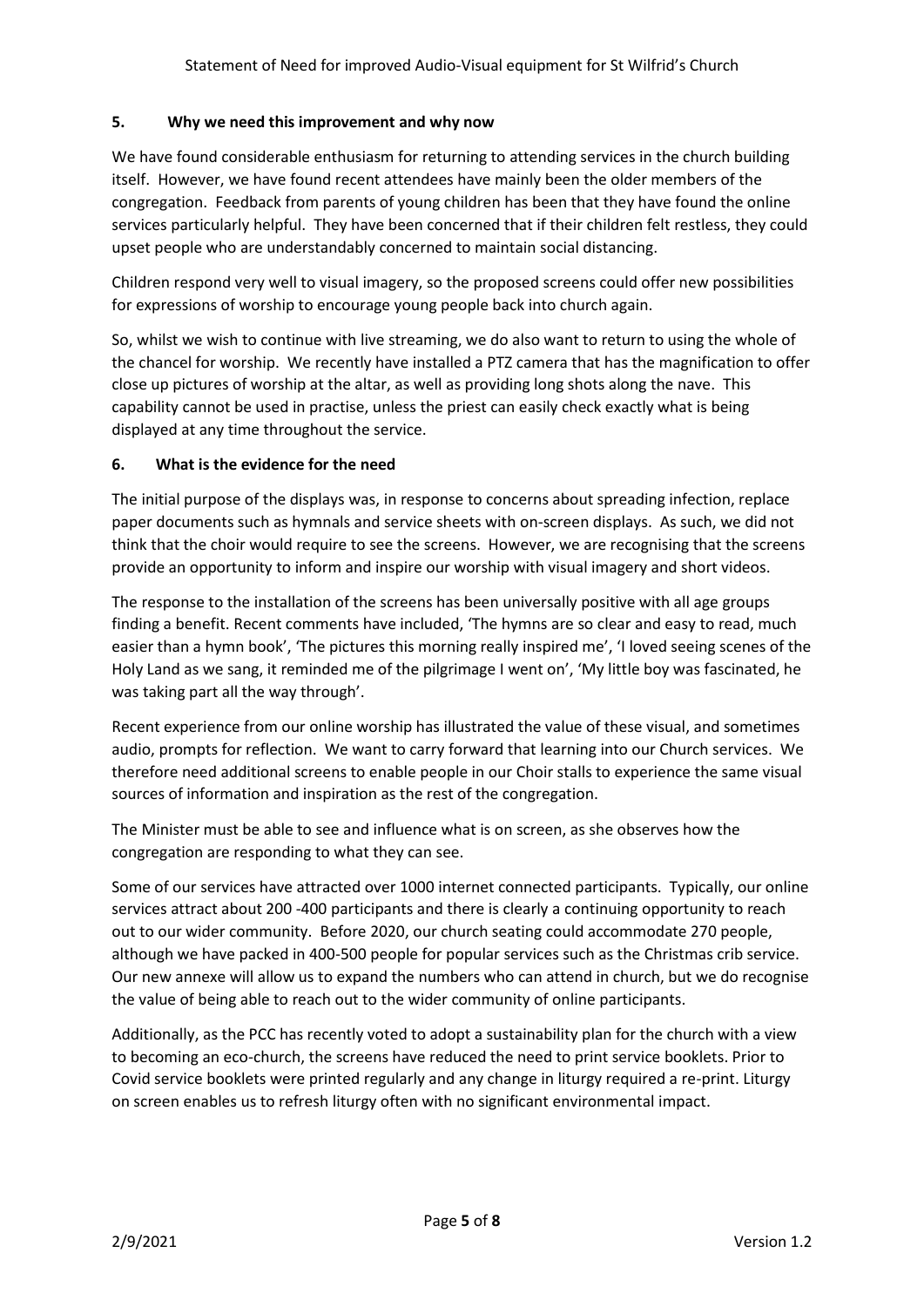### **7. How is the Proposal contributing to the need for environmental sustainability**

Using screens reduces the need for printing and distribution of paper particularly for orders of service, typically thousands of sheets per month, have been printed to support our regular pattern of services. The proposed equipment is energy efficient.

#### **7. Alternatives Considered**

#### **(a) Return to using paper orders of service and printed hymnals**

St Wilfrid's has resolved to work towards being an eco-church so we wish to continue minimising waste and cost from using paper and printing ink.

#### **(b) Ask the priest and choir members to view screens using personal i-Pads or phones**

The masonry tends to block Wi-Fi transmission, so wired connections would be needed to maintain an acceptable quality of transmission. The current wifi connectivity would not support multiple handheld devices if all of the choir needed to use them. We do not think it is practical to balance handheld devices like phones or i-Pads on the narrow ledges of the choir stalls or appropriate to clutter the altar with wires and technological equipment. The age of our choristers would also prove challenging as some do not use any technology at all. The cost of providing iPads or phones would be prohibitive and they could be easily damaged, misplaced or stolen. Visually, using phones to read liturgy in the chancel would not be desirable.

#### **(c) Use one additional screen rather than 2**

We looked carefully at the chancel layout, the positioning of the pillars and the different floor levels. There is no location where a single screen could be placed that could be visible to both the priest and all of the choir, other than right in the middle of the nave, where the back of the screen would block the view of the altar by most of the congregation. It could also obstruct positioning the coffin in front of the altar for funeral services.

### **d) Consider the size of screen that is required**

The screen initially proposed for the choir is just 49 inches from corner to corner. However, we have experimented with the option of using a 43 inch screen and placing it slightly higher. The choir and possibly the congregation sitting behind them may not find the text quite so easy to read as they would on a 49 inch screen, but the smaller screen fits better into the shape of the masonry arches. In the picture on page 7 of the South side of the choir, the screen would be placed a little higher than the young man was able to reach without a ladder. Members of the congregation who are sitting in the Lady Chapel (which is through the arches and parallel with the choir) would be able to look through the arches to view the screen on the North side of the choir.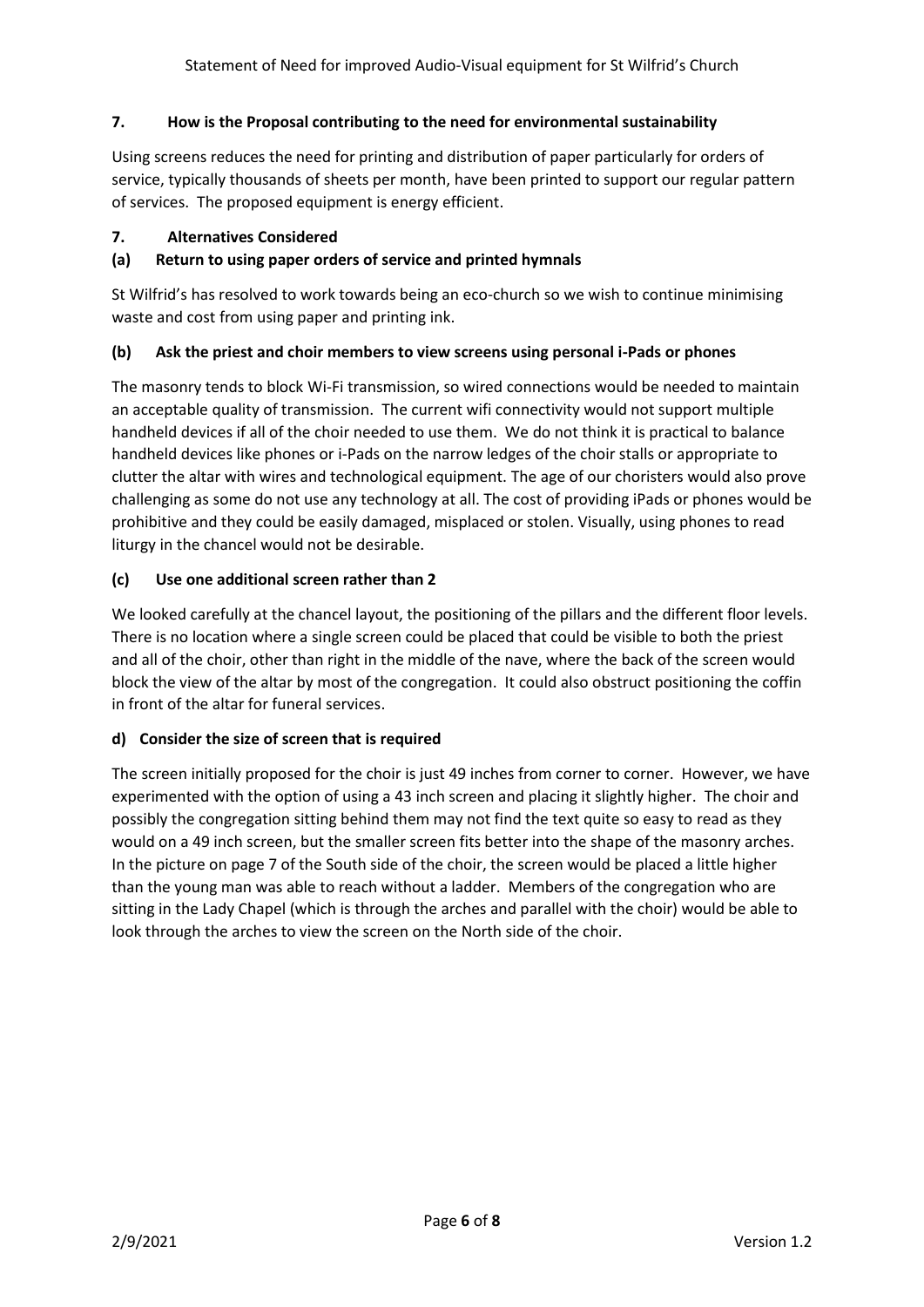

The choir screens would be facing across the chancel, that is to say they will be at 90 degrees to the nave screens. The 43 inch screens are 8 cm (3.1 inches) thick, so the visual impact of the presence of the equipment when looking down the nave, will be minimal.

#### **e) Consider future technological advances when selecting a method of fittings**

Screens have become considerably thinner, and the proposed screens are just 8cm thick. Even if technology were to advance so that screens could be perhaps 2cm thick, and much lighter, the fittings would be broadly similar. No drilling of the masonry is proposed, only mortar gaps which can be refilled if/when the screen supports are to be removed.

#### f) **Position screen on a stand or trolley**

We are concerned that, as we wish to make the church open to the community during daytime hours, we wish to reduce the risk of theft. A trolley would make it far too easy to roll a valuable TV set out of the building. A stand would be more difficult to shift, particularly if it can be attached to the wooden floor but the maximum height of a stand is just 6 foot, and that is insufficiently high to enable all choir members to see the screens when the choir is standing.

#### **APPENDIX**